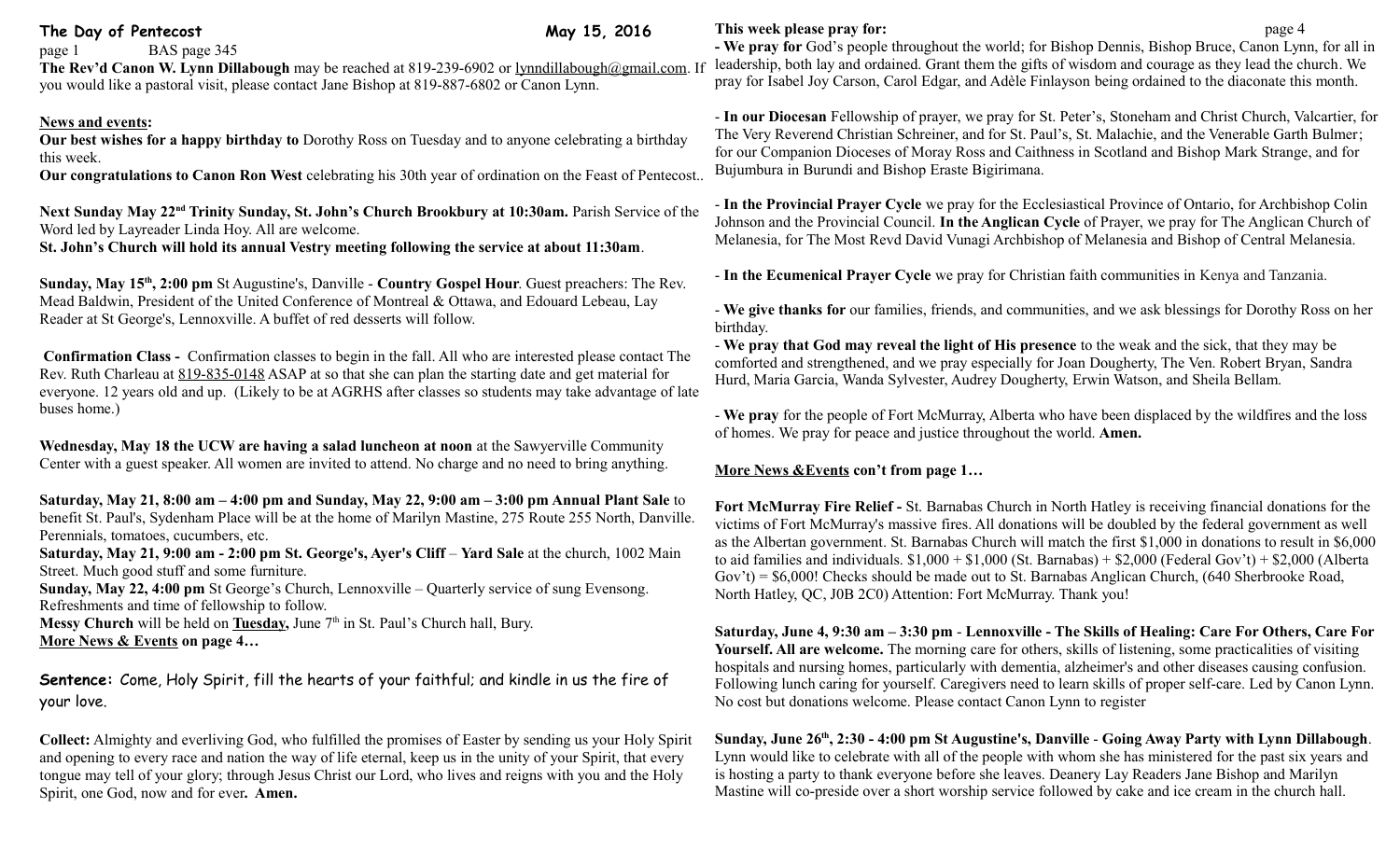**A Reading from the Book of Proverbs…**Does not wisdom call, and does not understanding raise her voice? <sup>2</sup>On the heights, beside the way, at the crossroads she takes her stand; <sup>3</sup>beside the gates in front of the town, at the entrance of the portals she cries out: <sup>4</sup> "To you, O people, I call, and my cry is to all that live. <sup>22</sup>The LORD created me at the beginning of his work, the first of his acts of long ago. <sup>23</sup>Ages ago I was set up, at the first, before the beginning of the earth. <sup>24</sup>When there were no depths I was brought forth, when there were no springs abounding with water. <sup>25</sup>Before the mountains had been shaped, before the hills, I was brought forth— $^{26}$ when he had not yet made earth and fields, or the world's first bits of soil. <sup>27</sup>When he established the heavens, I was there, when he drew a circle on the face of the deep,  $^{28}$ when he made firm the skies above, when he established the fountains of the deep, <sup>29</sup>when he assigned to the sea its limit, so that the waters might not transgress his command, when he marked out the foundations of the earth, <sup>30</sup>then I was beside him, like a master worker; and I was daily his delight, rejoicing before him always, <sup>31</sup>rejoicing in his inhabited world and delighting in the human race. *Proverbs 8:1-4, 22-31* 

# **Psalm 8** BAS page 711

**A Reading from the Letter of Paul to the Romans…**Since we are justified by faith, we have peace with God through our Lord Jesus Christ,<sup>2</sup>through whom we have obtained access to this grace in which we stand; and we boast in our hope of sharing the glory of God.<sup>3</sup>And not only that, but we also boast in our sufferings, knowing that suffering produces endurance,<sup>4</sup>and endurance produces character, and character produces hope,<sup>5</sup> and hope does not disappoint us, because God's love has been poured into our hearts through the Holy Spirit that has been given to us. *Romans 5:1-5*

**The Holy Gospel of our Lord Jesus Christ according to John…**Jesus said,<sup>12</sup>"I still have many things to say to you, but you cannot bear them now.<sup>13</sup>When the Spirit of truth comes, he will guide you into all the truth; for he will not speak on his own, but will speak whatever he hears, and he will declare to you the things that are to come.<sup>14</sup>He will glorify me, because he will take what is mine and declare it to you.<sup>15</sup>All that the Father has is mine. For this reason I said that he will take what is mine and declare it to you. *John 16:12-15*

**Reflection:** This Sunday, Trinity Sunday, features several texts that weave together a faith-inspiring tapestry. **[Proverbs 8:22-31](http://ebible.com/query?utf=8%E2%9C%93&query=Proverbs%208%3A22-31&translation=ESV&redirect_iframe=http://www.patheos.com/ebible)** portrays the Wisdom of God active at Creation. It describes the activity of Personified Wisdom, a figure that arose in the imaginations of the sages of Israel, probably in the tumultuous post-exilic period, as a way of expressing God's guidance of the community. Wisdom (*hokmah* in Hebrew, *sophia* in Greek) has been, at varying times in Scripture and in church history, identified with both the Son and the Holy Spirit. Personified Wisdom, whether we identify her with Jesus or the Holy Spirit, delights in the human race and in all of God's creation and is present and active with God in the process. **[Romans 5:1-5](http://ebible.com/query?utf=8%E2%9C%93&query=Romans%205%3A1-5&translation=ESV&redirect_iframe=http://www.patheos.com/ebible)** reveals that the Holy Spirit is the means by which God's love is poured into our hearts to comfort and strengthen us in times of hopelessness and trial. In **[John 16:12-15](http://ebible.com/query?utf=8%E2%9C%93&query=John%2016%3A12-15&translation=ESV&redirect_iframe=http://www.patheos.com/ebible)** we meet the Holy Spirit who, Jesus promises, is going to guide us into all truth, conveying the presence and influence of Jesus in the absence of his physical presence. We are encouraged to remember and to call on the power of One in Three and Three in One in any and every situation, no matter how good or bad. We

read *The Three Little Pigs, Three Billy Goats Gruff, Goldilocks and the Three Bears* before we eat breakfast, lunch, and dinner, with a knife, fork, and spoon. We play rock, paper, scissors, and we enter into life lock,

stock, and barrel. We live a hop, skip, and a jump from snap, crackle, and pop. Our journey of life has a beginning, a middle, and an end. On the journey we encounter lights that may be red, yellow, or green. We say, "Ready, Set, Go!" and "Just do it!" The poet Robert Frost said, "In three words I can sum up everything I've learned about life: 'It goes on.'" And since "it goes on," we have lived to face another day. Let's call on the Power of Three as we live this day: Father, Son, and Holy Spirit; Creator, Redeemer, and Sustainer; the power that created us in the first place, that redeemed us in the second place, and that, in the third place, guides us each moment by the in-pouring of the love of God into our thirsty hearts. So let us call on the Power of the Three-in-One and One-in-Three. – Alyce M. McKenzie

**Prayer for the residents of Fort McMurray:** We pray for all who are fleeing the fires that they may travel in safety; for those who will receive them in emergency shelters; for those who, against all odds given the unusually high seasonal temperatures and high winds, are battling the blaze and attempting to curtail its reach; for all the firefighters, police and emergency service workers. These are exhausting days for them; for all who face the loss of their homes, businesses, and livelihoods; for all who are trying to protect City Hall and other public service buildings with an eye to the huge task of rebuilding the city in time. Let us continue to hold Fort McMurray in prayer, as we as a Church and a nation respond to this unfolding crisis. *"For all who are in danger, For all whose work is to protect and serve, We pray to you, Lord"*

**Chuckles: An elderly gentleman** limped into the doctor's office and said, "Doctor, my knee hurts so bad, I can hardly walk!"

The doctor slowly eyed him from head to toe, paused and then said, "Sir, how old are you?" "I'm 98," the man announced proudly.

The doctor just sighed, and looked at him again. Finally he said, "Sir, I'm sorry. I mean, just look at you. You are almost one hundred years old, and you're complaining that your knee hurts? Well, what did you expect?"

The old man said, "Well, my other knee is 98 years old too, and it doesn't hurt!"

**An airline pilot with poor eyesight** had passed his periodic vision exams by memorizing the eye charts beforehand. When his doctor used a new chart, the pilot proceeded to recite the old chart and the doctor realized that she'd been hoodwinked. The pilot proved to be nearly as blind as a bat. The doctor asks, "How is it that someone with your eyesight can manage to pilot a plane? I mean, how do you taxi the plane out to the runway?"

"Well," says the pilot, "It's really not very hard. You just have to follow the instructions of the ground controller over the radio. Besides that, the landmarks have all become quite familiar to me over the years." "I can understand that," replies the doctor. "But what about the take-off?"

"Again, a simple procedure. I just aim the plane down the runway, go to full throttle, pull back on the stick, and off we go!"

"But once you're aloft?"

"Oh, everything's fully automated these days. The flight computer knows our destination, and all I have to do is hit the autopilot and the plane pretty much flies itself."

"But I still don't see how you land!"

"Oh, that's the easiest part of all. I use the airport's radio beacon to get us on the proper glide path. Then I just throttle down and wait for the co-pilot to yell, 'AIEEEEEEEEEEEEEEEE!!!' Then I pull the nose up, and the plane lands just fine!"